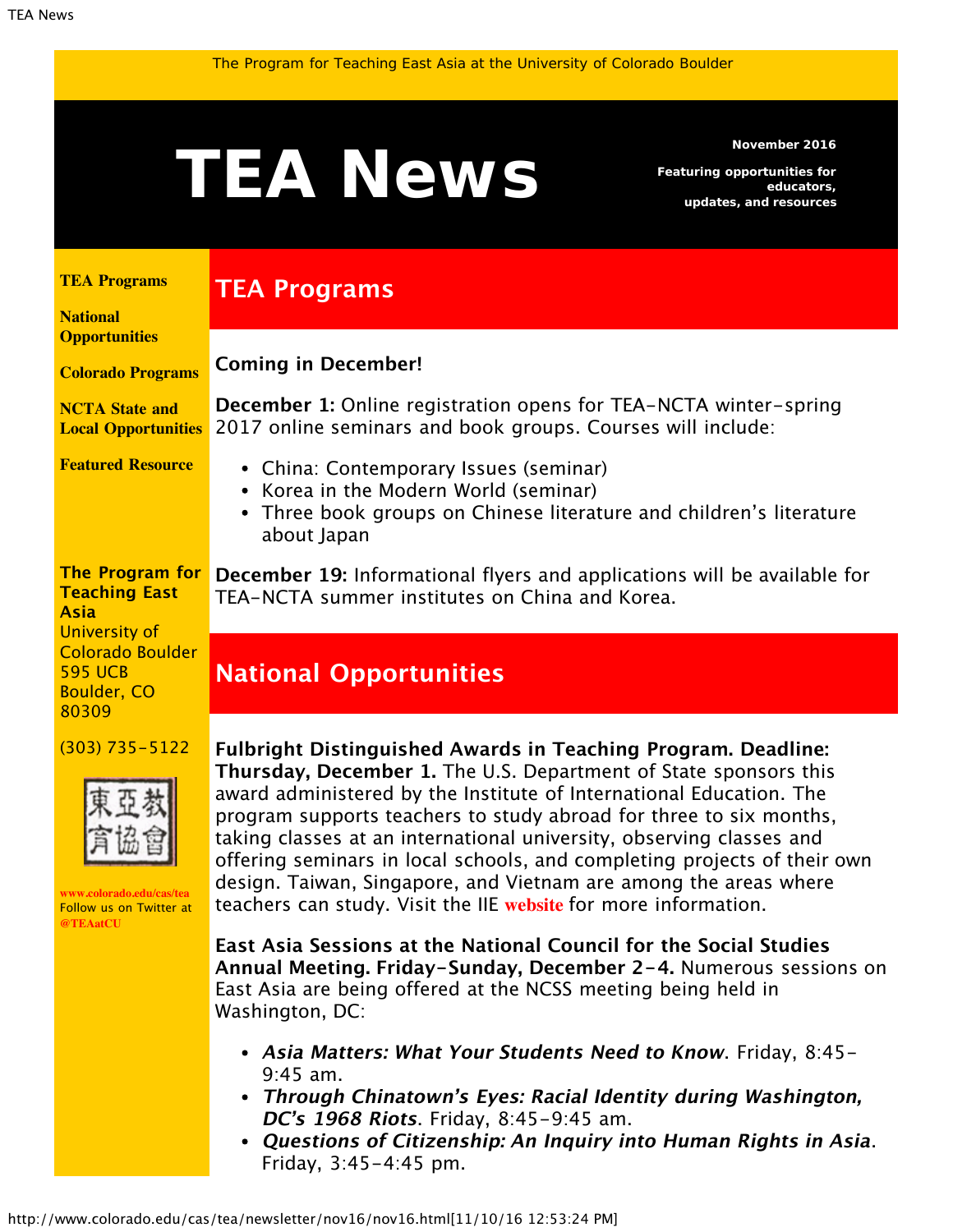- **Why Is the Korean Peninsula Still Divided? Why Should Americans Care?** Friday, 3:45-4:45 pm.
- **Ten-Day Study Tour to Japan**. Saturday, 10:30-11:30 am.
- **Calculating the Cult of Personality during the Cultural Revolution**. Saturday, 10:30-11:30 am.
- **China in Transition: Economic Development, Migration, and Education**. Saturday, 1:30-2:30 pm.
- **World War II: Three Countries' Perspectives (poster session).** Saturday, 1:30-2:30 pm.
- **China: Secondary School Curriculum with a Cinematic Edge (poster session).** Saturday, 1:30-2:30 pm.

For more information, visit the NCSS conference **[website](http://www.socialstudies.org/conference)**.

**Sejong Writing Competition. Deadline: Tuesday, February 28, 2017.** The Sejong Cultural Society is now accepting entries in this competition on Korean literature and culture for students and young adults. Two categories—essay and **sijo** (a traditional Korean poetic form)—are available. The essay category includes adult (25 and younger), senior (grade 12 and younger), and junior (grade 8 and younger) divisions; the **sijo** category has only one division, open to students in grade 12 and younger. For more information, visit the Sejong Cultural Society **[website](http://www.sejongculturalsociety.org/writing/current/index.php)**.

### **Previously Announced National Opportunities**

**Book Group Series: China's Cultural Revolution. December 7 – March 7 (different starting dates for different groups).** There's still time to sign up for two of the book groups in this fall/winter series from Asia for Educators at Columbia University. For more information, visit the AFE **[website](http://asiaforeducators.org/course/index.php?categoryid=56)**.

**Fall-Winter Webinar Series.** The Five College Center for East Asian Studies has announced its fall-winter 2016 webinar slate:

- **Home and Community: Coming Together in Times of Disaster**, author Leza Lowitz (co-sponsored by TEA). Wednesday, December 7, 7-8 pm ET. **[Registration](https://attendee.gotowebinar.com/register/8811807619263199491)**.
- **Connecting to the Sacred Realm through Divine Communication**, Willamarie Moore, Museum of International Folk Art. Thursday, December 8, 6-7 pm ET. **[Registration](https://attendee.gotowebinar.com/register/757199950078992643)**.
- **Disputed Names and Disputed Places in East Asia,** Professor Lauren McKee, Berea College. Tuesday, December 13, 7-8 pm ET. **[Registration](https://attendee.gotowebinar.com/register/916852338137523201)**.
- **The Last Cherry Blossom**, author Kathleen Burkinshaw. Wednesday, January 18, 2017, 7-8 pm ET. **[Registration](https://attendee.gotowebinar.com/register/8494682079059305474)**.
- **Sake, Sushi and Soft Power**, Professor Lauren McKee, Berea College. Tuesday, February 28, 2017, 7-8 pm ET. **[Registration](https://attendee.gotowebinar.com/register/2872355758413758466)**.

**National Online NCTA Seminar: War and Peace: Voices from Japan. January 16 – April 3, 2017.** The Five College Center for East Asian Studies is offering this 12-week NCTA seminar focusing on the experiences of the peoples of Nagasaki, Hiroshima, and Okinawa during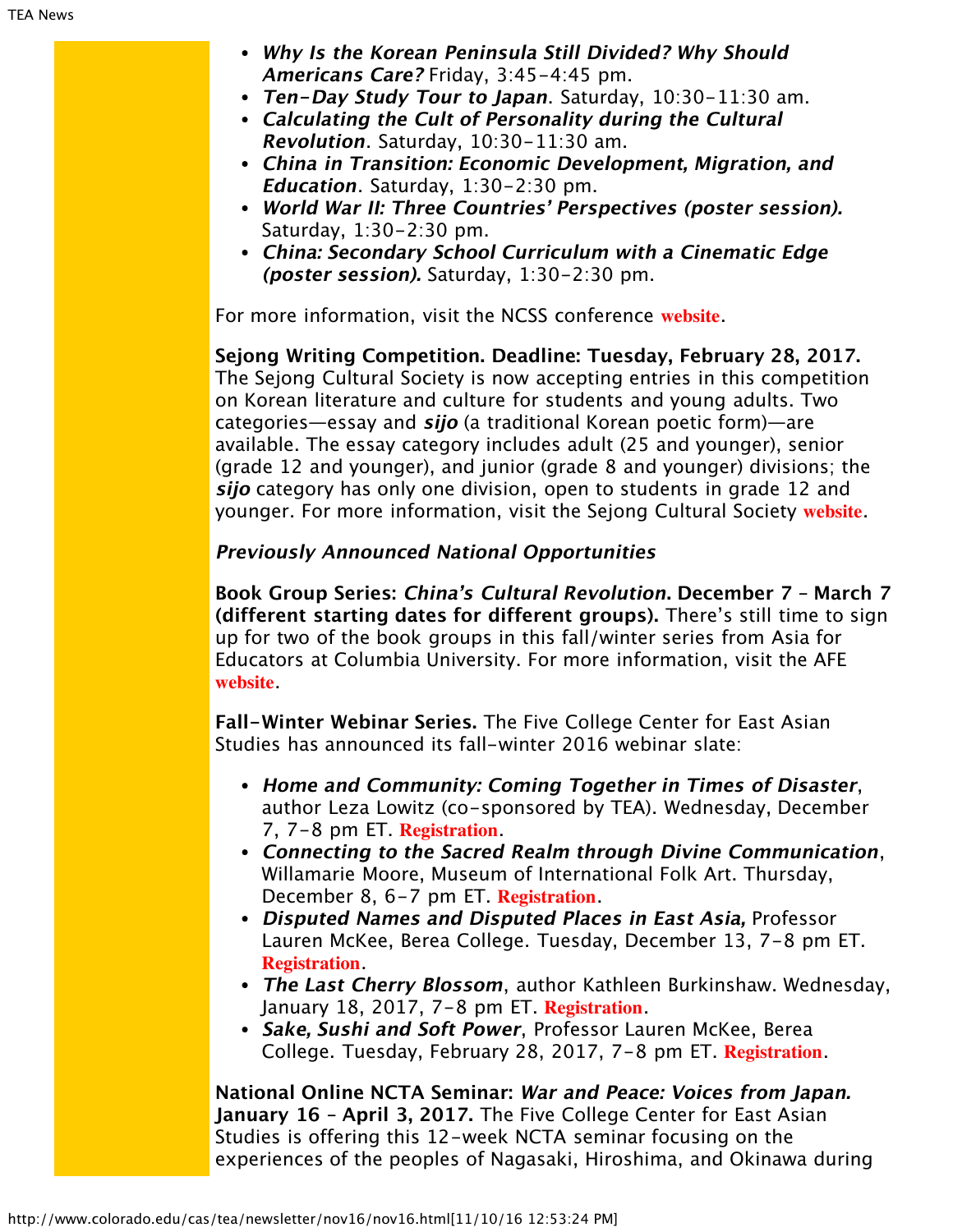World War II, as well as in the post-war period. For more information, visit the seminar **[website](https://www.fivecolleges.edu/fcceas/ncta/national-online)**.

**Fund for Teachers Grants for Self-Designed Professional Development. Deadline: Thursday, January 31, 2017.** Individual teachers can apply for grants of up to \$5000, teams up to \$10,000, for professional learning that they design themselves. Plans can include travel, so self-designed study in Asia is a possibility. Visit the **[website](http://fft.fundforteachers.org/)** of Fund for Teachers for more information and to apply.

**Elgin Heinz Outstanding Teacher Award. Application deadline: Tuesday, February 1, 2017.** The United States-Japan Foundation established the Elgin Heinz Award to honor precollegiate teachers whose work advances mutual understanding between the United States and Japan. Two awards are given, one in the humanities, the other in Japanese language. For more information, visit the **[award page](http://us-jf.org/programs/elgin-heinz-teacher-awards/)** on the Foundation's website.

## **Colorado Programs**

**Denver Film Festival. November 11-13.** The final weekend of the Denver Film Festival will feature three films from or about East Asia, including **Harmonium** (Japan), **Mifune: The Last Samurai** (U.S. film, about Japanese director Toshiro Mifune), and **Old Stone** (China). For dates, times, and locations, visit the Film Festival **[website](http://denverfilmfestival.denverfilm.org/festival-program/)**.

# <span id="page-2-0"></span>**NCTA State and Local Opportunities**

**NCTA Seminars in Birmingham (AL), Bloomington (IN), Chicago, and St. Paul. January – March 2017. Application deadline: Friday, January 6, 2017.** The East Asian Studies Center at Indiana University has opened applications for these four 30-hour seminars, all meeting in the evening and providing resources and stipends for participants. For an application, visit the EASC **[website](http://www.indiana.edu/~easc/outreach/educators/seminar/)**.

**NCTA Middletown, CT. January 21 – March 4, 2017.** This 30-hour seminar, **Human Landscapes of East Asia**, will be held on Saturdays at Wesleyan University. More information and registration are available **[here.](https://www.fivecolleges.edu/system/files/attachments/Seminar%20information%20and%20application%20form_1.pdf)**

## <span id="page-2-1"></span>**Featured Resource**

**Sachiko: A Nagasaki Bomb Survivor's Story**, by Caren B. Stelson, has been named to the longlist for the National Book Award for Young